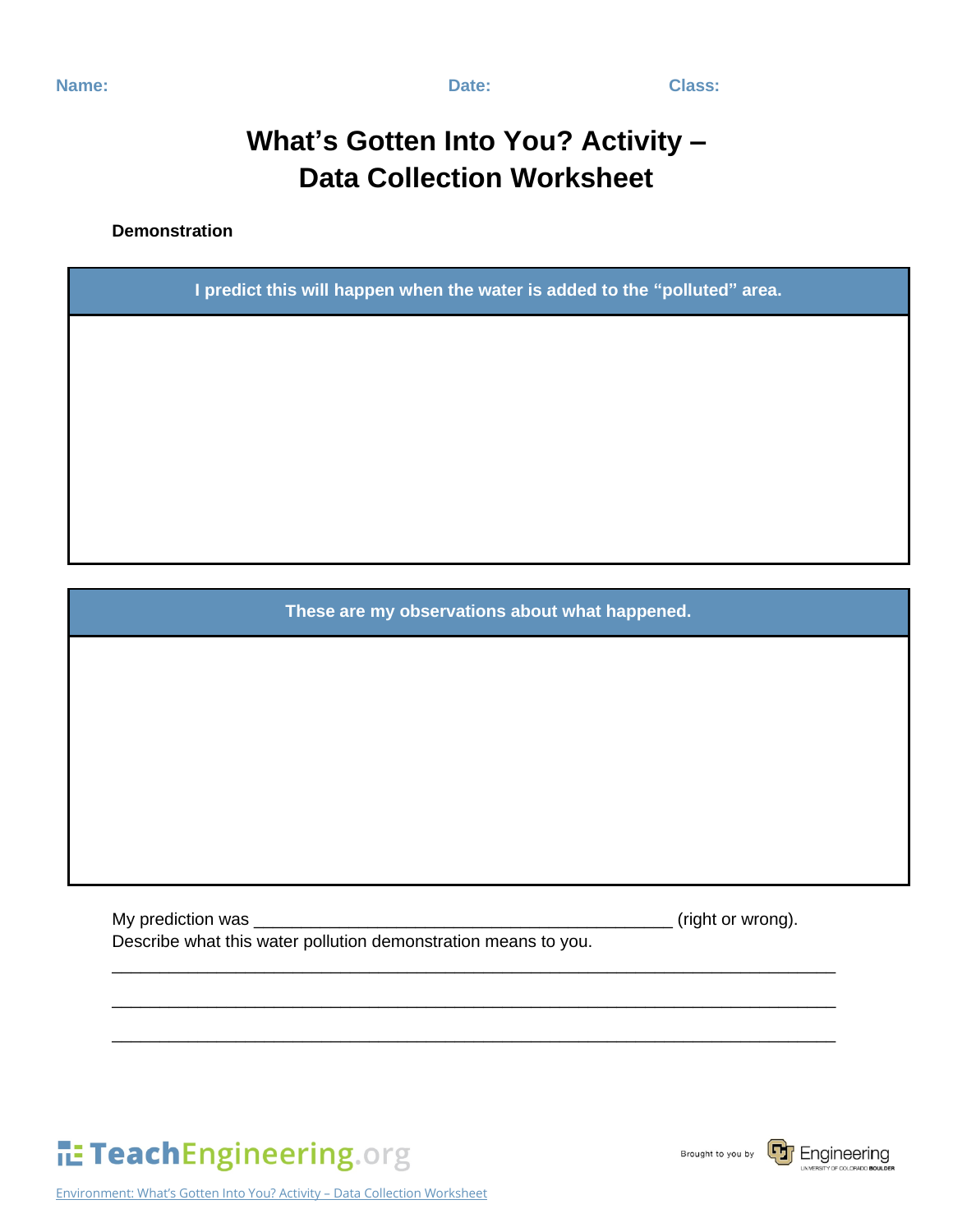### **Group Activity**

Our contamination is made of \_\_\_\_\_\_\_\_\_\_\_\_\_\_\_\_\_\_\_\_\_\_\_\_\_\_\_\_\_\_\_\_\_\_\_\_\_\_\_\_\_\_\_\_\_\_\_\_\_\_\_\_.

#### **Predictions**

| I predict that these things will happen when we<br>put our carnation in the plain water solution | I predict these things will happen when we put<br>our carnation in the water solution with food<br>coloring |
|--------------------------------------------------------------------------------------------------|-------------------------------------------------------------------------------------------------------------|
|                                                                                                  |                                                                                                             |
|                                                                                                  |                                                                                                             |
|                                                                                                  |                                                                                                             |
|                                                                                                  |                                                                                                             |
|                                                                                                  |                                                                                                             |
|                                                                                                  |                                                                                                             |
|                                                                                                  |                                                                                                             |
|                                                                                                  |                                                                                                             |

# TeachEngineering.org

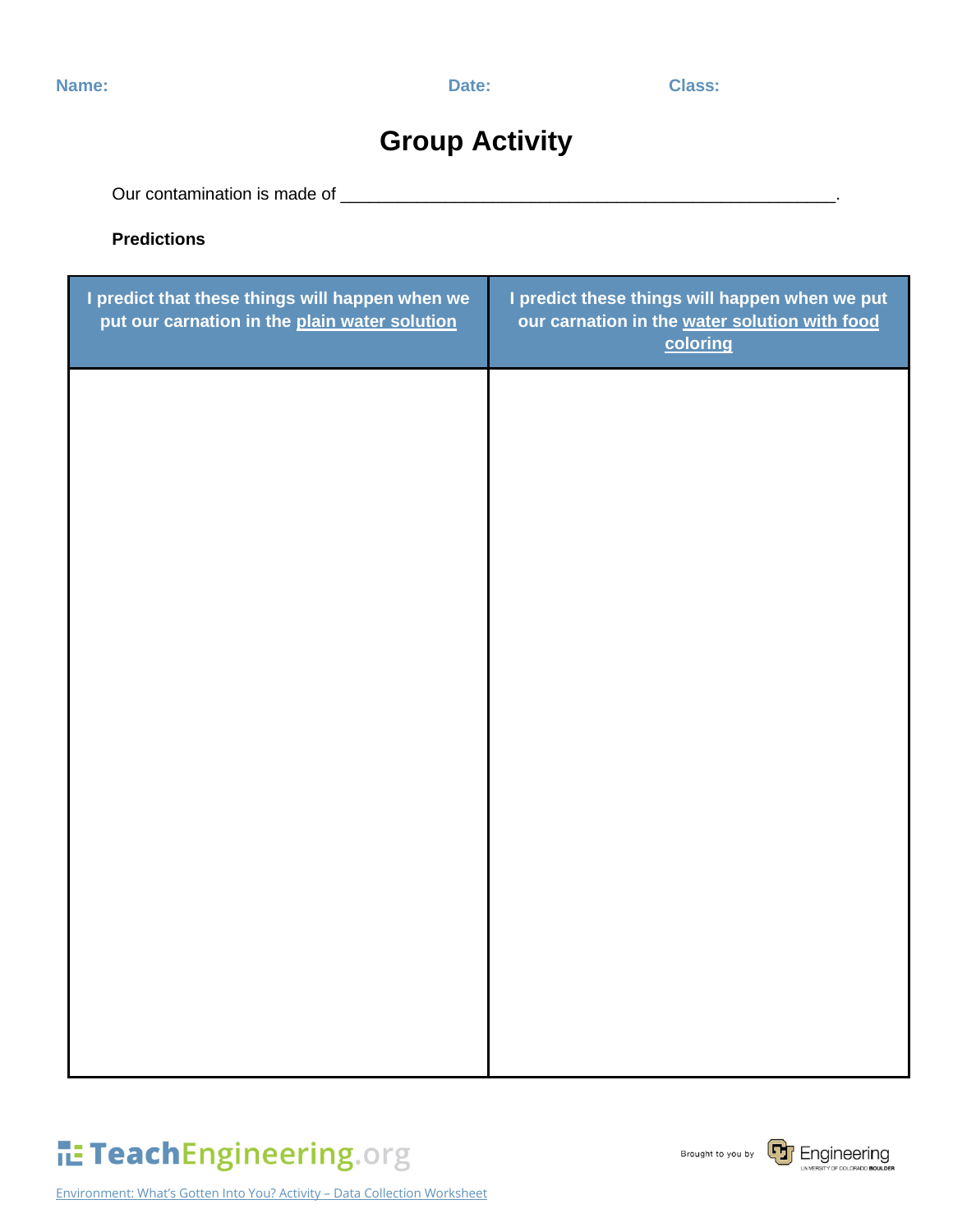**Name:** Class:

#### **Observations**

| <b>DAY</b>       | <b>DESCRIPTION OF OBSERVATIONS</b> |  |
|------------------|------------------------------------|--|
| DAY <sub>1</sub> |                                    |  |
| DAY <sub>2</sub> |                                    |  |
| DAY <sub>3</sub> |                                    |  |
| DAY 4            |                                    |  |
| DAY <sub>5</sub> |                                    |  |
| DAY <sub>6</sub> |                                    |  |
| DAY 7            |                                    |  |

Environment: What's Gotten Into You? Activity – Data Collection Worksheet